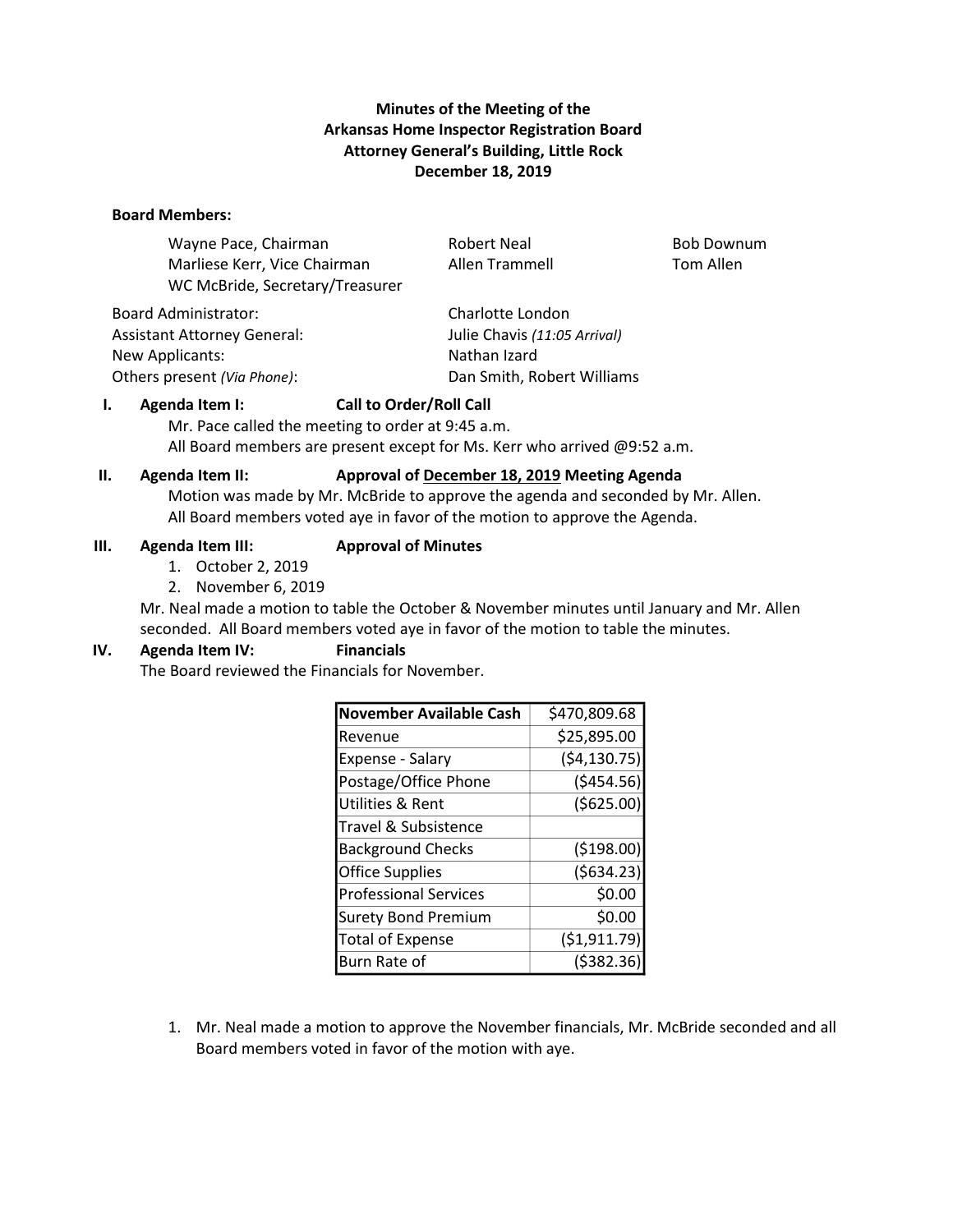## **V. Agenda Item V: Status of Complaints**

## **A. OLD COMPLAINTS**

- 1. **Robert Neal (AHIRB) vs Justin Hall**-Not registered as a HI in Arkansas. *Complaint Filed March 2018. Notification sent by Certified Mail on 3/26/2018*. *It was signed for and accepted on April 12, 2018. No response to complaint as of October 30, 2019*. No updates on this complaint.
- 2. **James Eccles, Trustee vs Lowell Coomer, HI-1003 & Jeremy Coomer, HI-1967** *Complaint Filed September 2019. Notification to HI sent by Certified Mail on 10/22/2019.* Mr. Smith has been reviewing the complaint and he asked for reports on the foundation of the home.

### **B. NEW COMPLAINTS**

## **VI. Agenda Item VI: Review of New Applicants / Registration Renewals**

The Board reviewed six (6) new applicants.

| 1. Jody Ballard     | 3. Nathan Izard | 5. Kyle Miller     |
|---------------------|-----------------|--------------------|
| 2. Bryan Dearasaugh | 4. Semyon Lisun | 6. Robert Williams |

**Applicant #1 -** Mr. Neal made a motion to approve the application of Mr. Ballard and Mr. Trammell seconded. Mr. Allen voted nay to deny approval and all other Board members voted aye in favor of approving the applicant for licensing. The motion to approve passes.

**Applicant #2 -** Mr. Neal made a motion to approve the application of Mr. Dearasaugh and Mr. McBride seconded. All Board members voted aye in favor of approving the applicant with his license becoming effective on January 1, 2020, as requested by the applicant.

**Applicant #3 -** Mr. Neal made a motion to approve the application of Mr. Izard and Mr. McBride seconded. All Board members voted aye in favor of approving the applicant for licensing.

**Applicant #4 -** Mr. Trammell made a motion to approve the application of Mr. Lisun contingent upon receipt of his ethics exam results and Mr. Allen seconded. All Board members voted aye in favor of approving the applicant for licensing.

**Applicant #5 -** Mr. Neal made a motion to approve the application of Mr. Miller and Mr. McBride seconded. All Board members voted aye in favor of approving the applicant for licensing.

**Applicant #6 -** Mr. Neal made a motion to approve the application of Mr. Williams and Mr. Trammell seconded. Mr. Neal said Mr. Williams needed to put his license number on his website and he also needed to have his insurance agent's signature and the Board's address added to his Certificate of Insurance. All Board members voted aye in favor of approving the applicant for licensing pending receipt of the items requested.

### **VII. Agenda Item VII: Continuing Education/Pre-Registration Courses**

- A. **AAREI Spring Seminar 2020** 14 CE Credit Hours
	- 1. Insulation 2 Hrs.
	- 2. Ventilation 2 Hrs.
	- 3. Roofing 3 Hrs.
	- 4. Siding/Exterior 3 Hrs.
	- 5. Plumbing 4 Hrs. *(Application documents for this CE course have not been received yet)*

Mr. Allen recommended approval of the five CE courses pending receipt of the application documents for the plumbing course.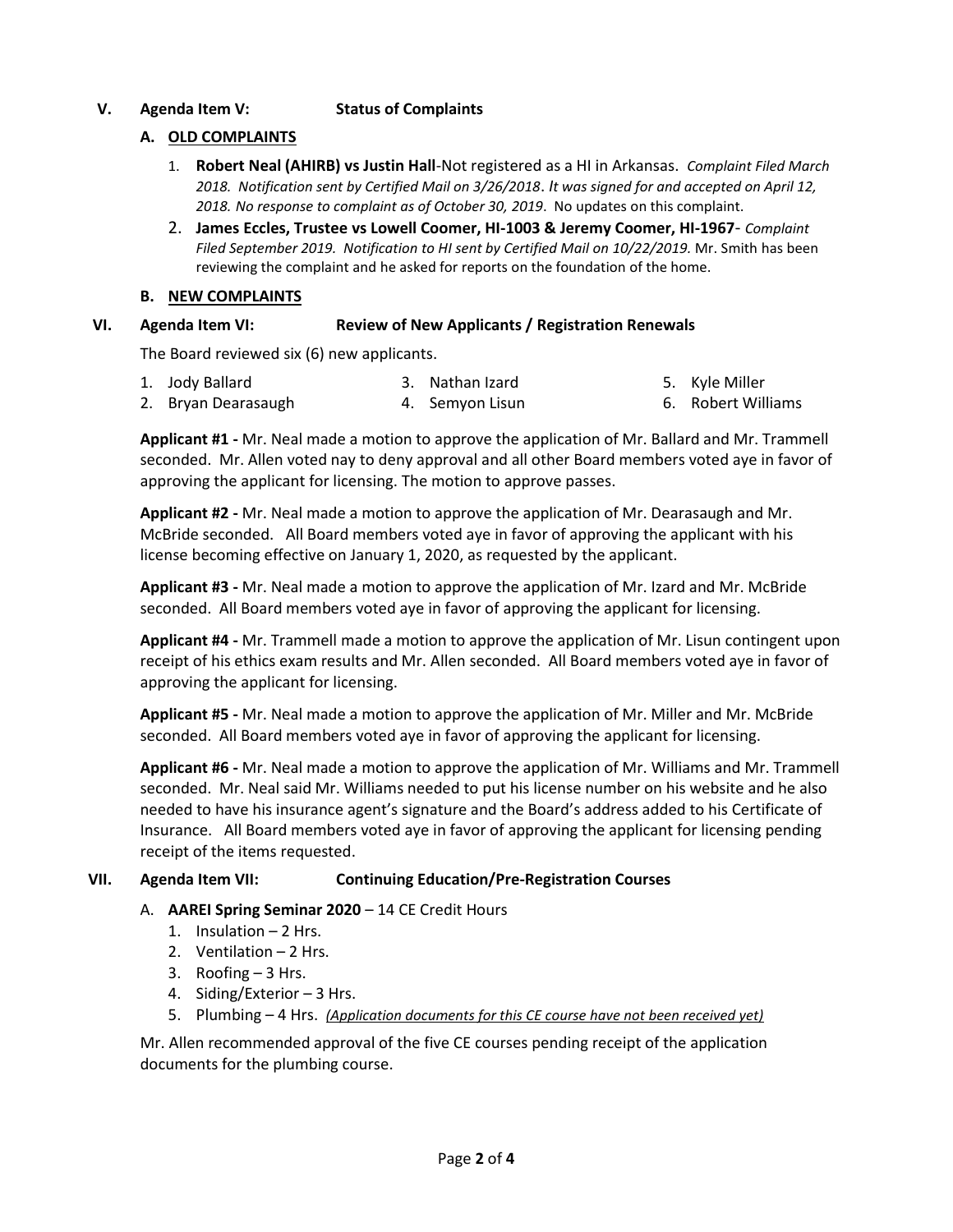Ms. Chavis arrived at the meeting at 11:05. The Board decided to take a break after she came in and New Business would be discussed after the break.

# **BREAK 11:08 – 11:13**

### **VIII. Agenda Item VIII: New Business**

- 1. Ms. Chavis spoke to the Board about how complaints will be identified by number starting in 2020. She also talked with the Board about limitations on what could be discussed about a complaint during a Board meeting. If a hearing is scheduled, the Board will hear details about the complaint at that time.
- 2. ICA School It had been brought to the attention of the Board that ICA had several misleading statements on their website concerning their training and projected salaries of home inspectors. Board members asked Ms. Chavis to send a letter to them requesting their attendance at the January 2020 meeting to discuss these issues.
- 3. A potential applicant, licensed as a home inspector in Oklahoma, sent an email to the Board asking if his online training and existing license would help him to get licensed in Arkansas. Board members said that he would have to go through the normal process to apply for a license in Arkansas. Online training is not the same as classroom training and it does not comply with the rules for pre-licensing in Arkansas.
- 4. There were no updates on rule changes.
- 5. Matt Brentlinger, a home inspector in Arkansas, had unknowingly let his insurance lapse and had performed one fee-paid home inspection. He wanted to renew his license for 2020. Mr. Neal said that he would have to pay a fine of \$250.00 for the lapsed insurance and send the Board a list of the home inspections that he performed during the time that his insurance had lapsed. Mr. Neal made a motion to approve his application for license renewal pending receipt of list and payment of the fine. Mr. Trammell seconded and all Board members voted aye to approve his license renewal.
- 6. Blackbird Home Inspections The Board asked Ms. Chavis to send a letter to Wes Brown and Jon Young of Blackbird Home Inspections and invite them to the January Board meeting to discuss issues with their advertising.

### **LUNCH BREAK 11:35 – 12:23**

- **IX. Agenda Item IX: Old Business**
	- 1. None

# **X. Agenda Item X: Schedule Next Meeting**

1. The next Board meeting will be on Wednesday, January 15, 2020 @9:30 a.m.

### **XI. Agenda Item XI: 2020 Registration Renewals**

- 1. **Charles Wilson, HI-1572** His renewal documents were submitted with the AAREI certificate that was used with the previous year's renewal. Mr. Allen motioned to approvedhis 2020 renewal pending receipt of the correct certificate of completion. Ms. Kerr seconded and all Board members voted aye in favor of the motion.
- 2. **Josh Allen, HI-1936** Mr. Neal made a motion to deny approval for renewal of Mr. Allen's license due to insufficient CE Hours submitted. Mr. Allen seconded and all Board members voted aye in favor of denial of the license renewal.